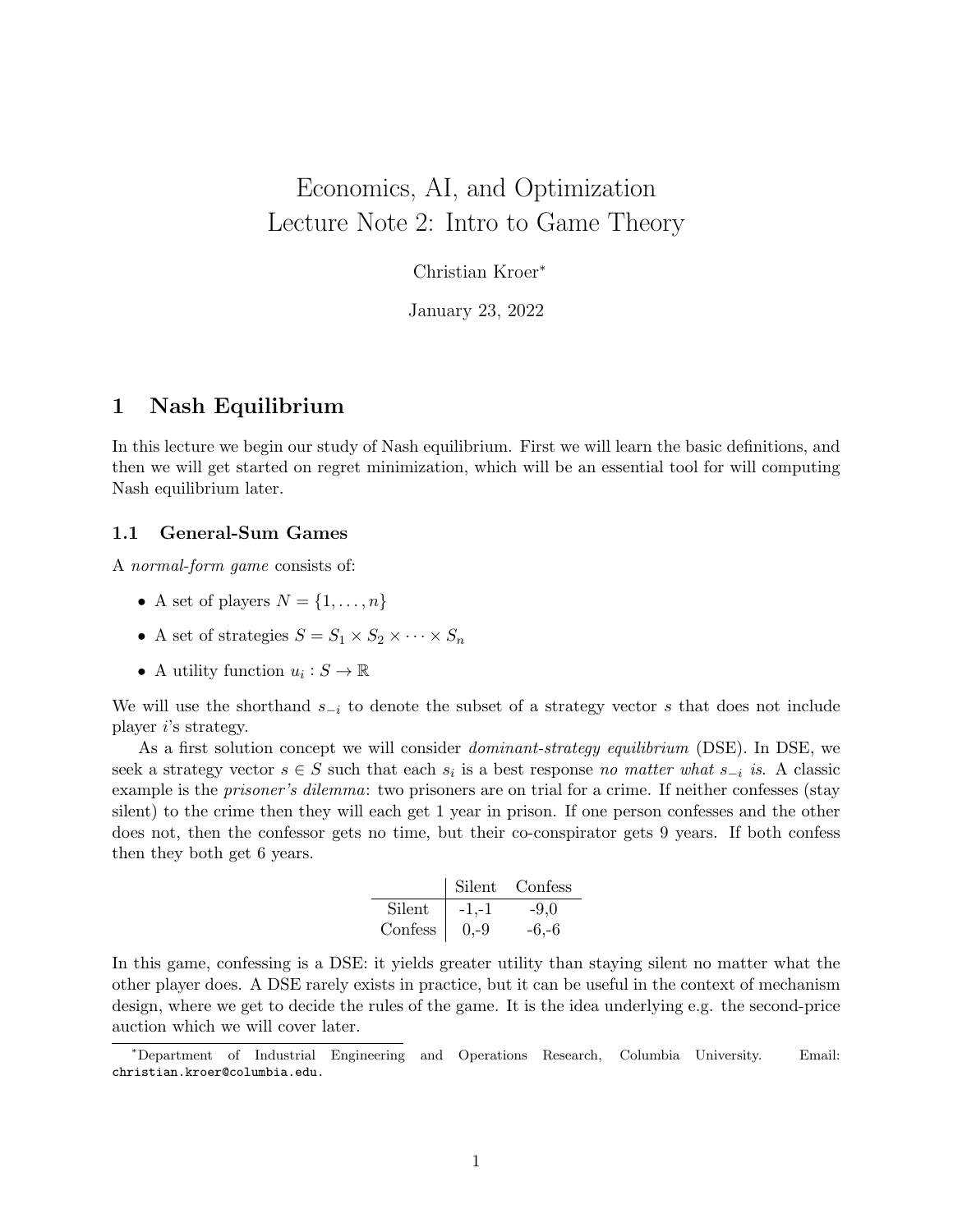Consider some strategy vector  $s \in S$ . We say that s is a pure-strategy Nash equilibrium if for each player i and each alternative strategy  $s_i' \in S_i$ :

$$
u_i(s) \ge u_i(s_{-i}, s'_i),
$$

where  $s_{-i}$  denotes all the strategies in s except that of i. A DSE is always a pure-strategy Nash equilibrium, but not vice versa. Consider the *Professor's dilemma*,<sup>[1](#page-0-0)</sup> where the professor chooses a row strategy and the students choose a column strategy:

|    |           | Students     |         |
|----|-----------|--------------|---------|
|    |           | Listen       | Sleep   |
| J. | Prepare   | $10^6, 10^6$ | $-10,0$ |
| È  | Slack off | $0 - 10$     | 0.0     |

In this game there is no DSE, but there's clearly two pure-strategy Nash equilibria: the professor prepares and students listen, or the professor slacks off and students sleep. But these have quite different properties. Thus equilibrium selection is an issue for general-sum games. There are at least two reasons for this: first, if we want to predict the behavior of players then how do we choose which equilibrium to predict? Second, if we want to prescribe behavior for an individual player, then we cannot necessarily suggest that they player some particular strategy from a Nash equilibrium, because if the others player do not play the same Nash equilibrium then it may be a terrible suggestion.

Moreover, pure-strategy equilibria are not even guaranteed to exist, as we saw in the previous lecture with the rock-paper-scissors example.

To fix the existence issue we may consider allowing players to randomize over their choice of strategy (as in rock-paper-scissors where players should randomize uniformly). Let  $\sigma_i \in \Delta^{|S_i|}$ denote player i's probability distribution over their strategy, this is called a *mixed strategy*. Let a strategy profile be denoted by  $\sigma = (\sigma_1, \ldots, \sigma_n)$ . By a slight abuse of notation we may rewrite a player's utility function as

$$
u_i(\sigma) = \sum_{s \in S} u_i(s) \prod_i \sigma_i(s_i)
$$

A (mixed-strategy) Nash equilibrium is a strategy profile  $\sigma$  such that for all pure strategies  $\sigma'_i$  ( $\sigma'_i$ is pure if it puts probability 1 on a single strategy):

$$
u_i(\sigma) \ge u_i(\sigma_{-i}, \sigma'_i).
$$

Now, Nash's theorem says that

Theorem 1. Any game with a finite set of strategies and a finite set of players has a mixed-strategy Nash equilibrium.

Now, since our goal is the prescribe or predict behavior, we would also like to be able to compute a Nash equilibrium. Unfortunately this turns out to be computationally difficult:

Theorem 2. The problem of computing a Nash equilibrium in general-sum finite games is PPADcomplete.

<sup>1</sup>Example borrowed from Ariel Procaccia's slides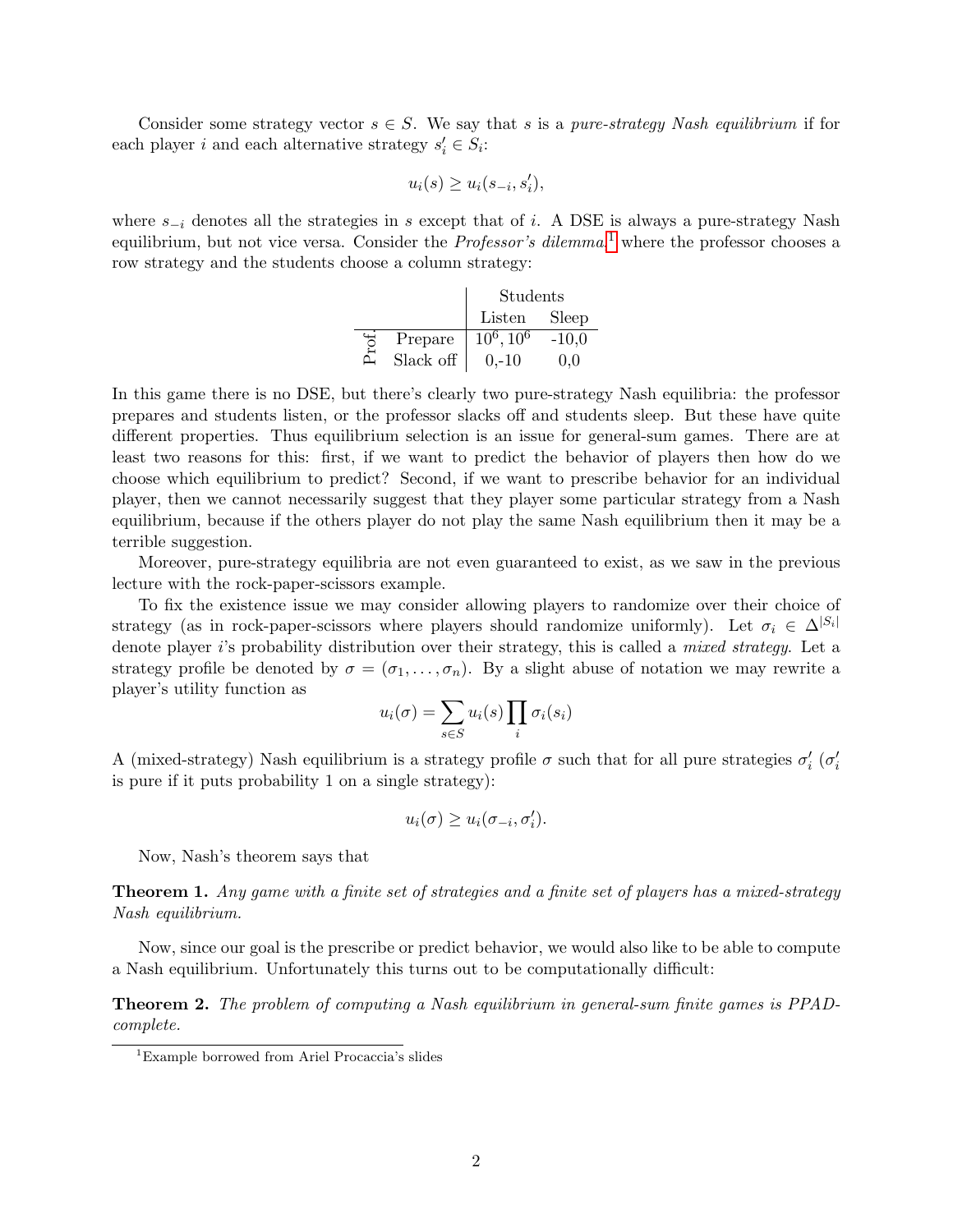We won't go into detail on what the complexity class PPAD is for now, but suffice it to say that it is weaker than the class of NP-complete problems (it is not hard to come up with a MIP for computing a Nash equilibrium, for example), but still believed to take exponential time in the worst case.

As a sidenote, one may make the following observation about why Nash equilibrium does not "fit" in the class of NP-complete problems: typically in NP-completeness we ask questions such as "does there exist a satisfying assignment to this Boolean formula?" But given a particular game, we already know that a Nash equilibrium exists. Thus we cannot ask about the type of existence questions typically used in NP-complete problems, but rather it is only the task of finding one of the solutions that is difficult. This can be a useful notion to keep in mind when encountering other problems that have guaranteed existence. That said, once one asks for additional properties such as "does there exist a Nash equilibrium where the sum of utilities is at least v?" one gets an NP-complete problem.

Given a strategy profile  $\sigma$ , we will often be interested in measuring how "happy" the players are with the outcome of the game under  $\sigma$ . Most commonly, we are interested in the social welfare of a strategy profile (and especially for equilibria). The social welfare is the expected value of the sum of the player's utilities:

$$
\sum_{i=1}^{n} u_i(\sigma) = \sum_{i=1}^{n} \sum_{s \in S} u_i(s) \prod_{i'=1}^{n} \sigma_{i'}(s_{i'}).
$$

We already saw in the Professor's Dilemma that there can be multiple equilibria with wildly different social welfare: when the professor slacks off and the students sleep, the social welfare is zero; when the professor prepares and the students listen, the social welfare is  $2 \cdot 10^6$ .

#### 1.2 Zero-Sum Games

In the special case of a two-player zero-sum game, we have  $u_1(s) = -u_2(s) \forall s \in S$ . In that case, we can represent our problem as the bilinear saddlepoint problem we saw in the last lecture:

$$
\min_{x \in \Delta^n} \max_{y \in \Delta^m} \langle x, Ay \rangle.
$$

A first observation one may make is that the minimization problem faced by the x-player is a convex optimization problem, since the max operation is convexity-preserving. This suggests that we should have a lot of algorithmic options to use. This turns out to be true: unlike the general case, we can compute a zero-sum equilibrium in polynomial time using linear programming (LP).

In fact, we have the following stronger statement, which is essentially equivalent to LP duality:

**Theorem 3** (von Neumann's minimax theorem). Every two-player zero-sum game has a unique value v, called the value of the game, such that

$$
\min_{x \in \Delta^n} \max_{y \in \Delta^m} \langle x, Ay \rangle = \max_{y \in \Delta^m} \min_{x \in \Delta^n} \langle x, Ay \rangle = v.
$$

We will prove a more general version of this theorem when we discus regret minimization.

Because zero-sum Nash equilibria are min-max solutions, they are the best that a player can do, given a worst-case opponent. This guarantee is the rationale for saying that a given game has been solved if a Nash equilibrium has been computed. Some games such as rock-paper-scissors are trivially solvable as we know that uniform distribution is the only equilibrium. However, this notion has also been applied to heads-up limit Texas hold'em, one of the smallest poker variants played by